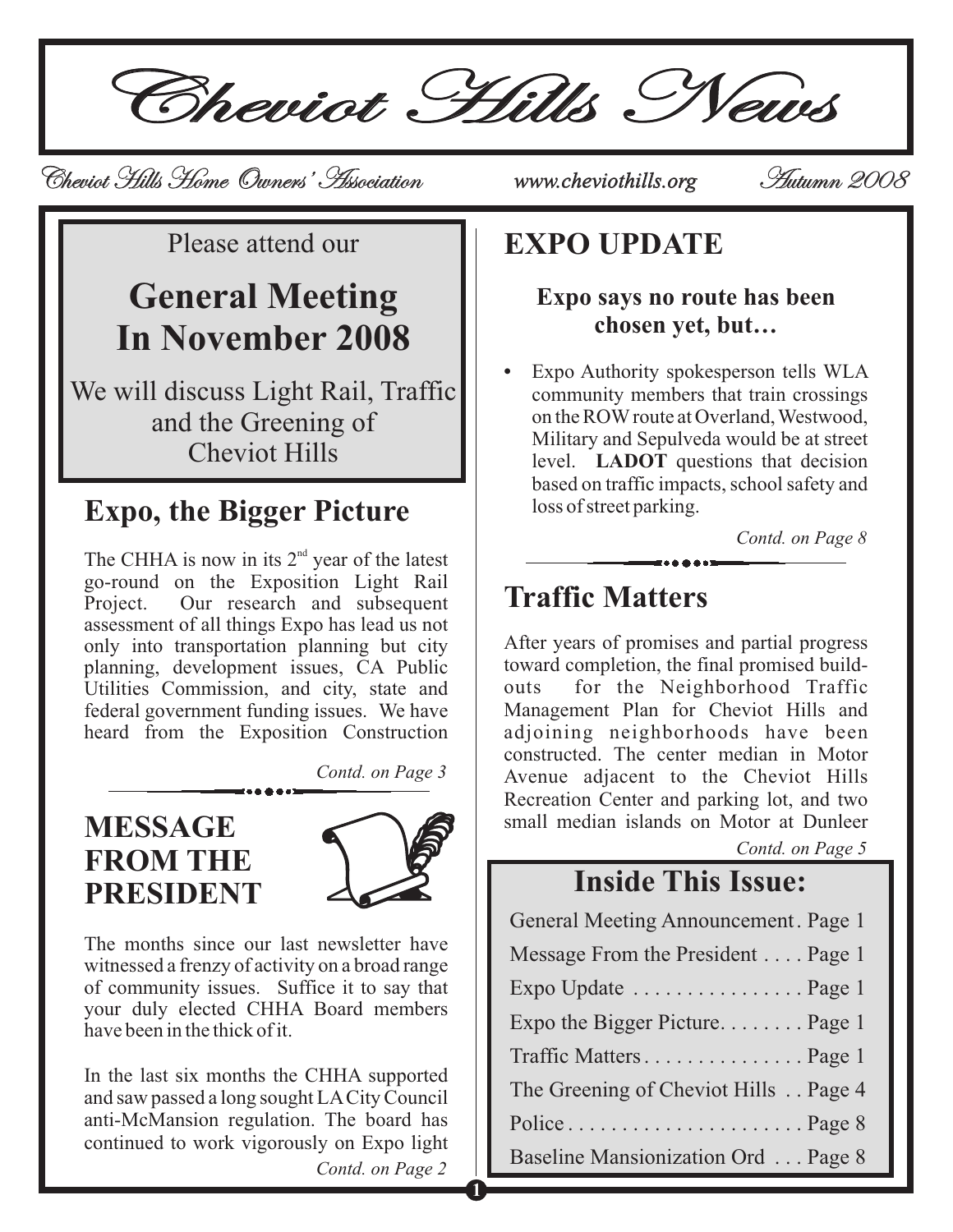*President's Letter Contd. from Page 1*

rail issues. We have engaged APS Security & Patrol to start a 24 hour neighborhood security patrol. Your HOA is developing a tree replacement and greening project and we are working with the City Council office on traffic mitigation and median landscaping issues. We have settled lawsuits with Century City developers that created a generous annuity for our local schools, parks and libraries. We have supported and won an initiative to have the Pico East/Olympic West traffic plan undergo an Environmental Impact Study to determine community impacts. Programs and support of the local police and fire departments continue as well.

Many of these projects are on going and we continue to add others. To do all of this on your behalf we urge you to join, or renew your membership, and encourage your neighbors to do the same. If any of the projects we're working on interest you we hope you will join the effort. If you have neighborhood concerns that need to be addressed please bring them to the board. Working together with the CHHAis the best way to strengthen our sense of community and preserve and protect Cheviot Hills.

The Cheviot Hills Homeowners Association board meetings are held the first Wednesday of the month at 7:30 pm at the Riddick Center (Overland and Ashby). The public is welcome.

Light Rail Forum on the Phase 2 Exposition Light Rail project. The meeting is scheduled for Wednesday, September 10, 2008, at Vista Del Mar Child and Family Center, 3200 MotorAvenue at 7:00 p.m. One final note, Neighbors for Smart Rail, a coalition of local HOA's, the Greater West Los Angeles Chamber of Commerce, and concerned residents, is holding their annual

**Security Patrol Program Starts In Cheviot**

For the last couple of months residents of Cheviot Hills may have noticed the APS Security & Patrol (APS) cars cruising our neighborhood. APS was selected and engaged for a trial period paid for by the CHHA after thorough research by the board and extensive neighborhood feedback. APS was selected based on value for service and the following service advantages:

√ APS has been in business over ten years (Since 1997) and has been servicing the California Country Club Homes Association since 2003.

√ All of APS patrol vehicles are dedicated to the area between Pico Boulevard (N), La Cienega Boulevard (E), National Boulevard (S), and Overland Avenue (W).

APS employees must pass background 3 checks from the Federal Bureau of Investigations and California Department of Justice; all employees are licensed, bonded, and insured.

◆ APS provides 24 hour services, 365 days a year.

APS has an excellent working relationship with our LAPD West LA Station.

The new security patrol program is an association-paid program supported by membership dues and offers the following community benefits:

✓ 8 patrols within Cheviot Hills per day; each patrol lasting approximately 30-40 minutes and would cover all the streets in our neighborhood.

 $\angle$  A sign for your property, indicating that you are covered by theAPS patrol service.

Access to a  $24/7$  security response car if an emergency arises at your residence; non-paid members would not be able to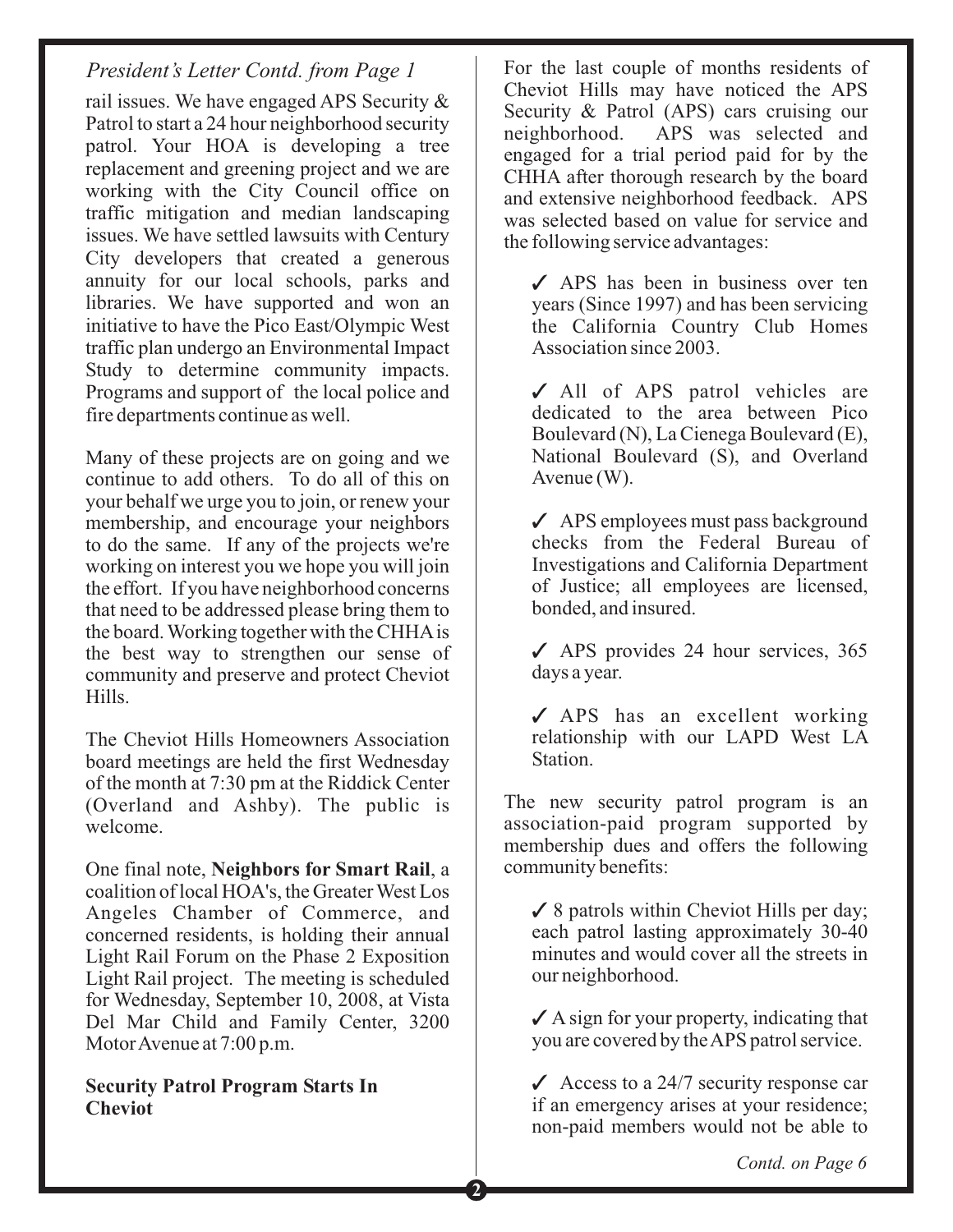### *Expo, the Bigger Picture Contd. from Page 1*

Authority that it is their intention to run threecoupled, articulated double train cars weighing 225 tons each, at grade (street level) through the entirety of the residential portion of WLA's right-of-way.

The safety hazards of at-grade rail are substantial both to pedestrians and vehicles. They are unconscionable so close to an elementary school, which will suffer the additional environmental impacts of constant warning bells. The train horns will begin to blow, and crossing bells begin to sound at about Rountree in Cheviot Hills as the train prepares to cross Overland Avenue, then Westwood, Military and Sepulveda (and in the reverse direction), as often as every 2-2 1/2 minutes, 22 hours a day. That sequential horn blowing and bell ringing at each of the four crossings all takes place in the less than 3/4 of a mile that bisects and blocks (more than 24 times an hour) the busiest North/South streets in West Los Angeles. The wheel squeal on the curve that wraps the entire portion of the right of way through Cheviot, including the school will be especially problematic. Tailpipe pollution from train-blocked cars lined up will diminish air quality and create driver frustration. Commuters from Century City, Beverly Hills, and Westwood, seeking to avoid the jammed up main arterials struggling to the freeways, will seek smaller neighborhood streets to cut through. With am and pm peak period traffic expected to merge into a single daytime "peak", we have seen Expo's future and it is not pretty.

The CHHA continues its commitment to opposing any at-grade rail on the Expo rightof-way. On August 7, the Westside Neighborhood Council joined our commitment by passing a resolution against at-grade rail. The Greater West Los Angeles Chamber of Commerce joined NFSR and passed a similar resolution supporting gradeseparation through West Los Angeles the month before.

Here is an update of our work through Neighbors for Smart Rail in the last 6 months:

• The letters sent last fall by NFSR and local residents to the Federal Transportation Administration noting the deficiencies in Expo's screening of route alternatives, as part of the DEIR, prompted the FTAto send a letter of concern to Expo which resulted in them redoing the screening report. NFSR has requested the actual FTA letter of concern to see what issues were addressed in the revised screening report. We will put it on the CHHA and NFSR website when we get it.

• The FTA response to us also stated that Expo had not submitted an application for New Starts Funding on Phase 2 as of March '08. Local funding needs to be identified first and with MTA that is always problematic It is, in part, the lack of Federal Funding, as well as Expo's intention to go at-grade regardless of safety risks and neighborhood impacts, that has resulted in the serious student pedestrian and vehicle risks of Phase 1's mostly at-grade design.

• In June, MTA held hearings on whether to sponsor a  $1/2$  cent sales tax increase to support the funding of Expo Phase 2 and the "subway to the sea". **MTAreceived** this issue. NFSR fully supports the subway extension as it won't produce the negative safety, traffic and neighborhood impacts of what County Supervisor Gloria Molina calls "second class" light rail running street level through West and South LA. However, until we get commitments that Expo Phase 2 communities will receive the same guarantees that MTA/Expo has given (and paid for!) to Culver City, "No at-grade rail anywhere in Culver City and no elevated rail in any residential neighborhood," **we cannot** support an increase in sales tax. Other parts of LA County are reluctant to support the tax as well stating that they feel most projects pending are Westside projects. In August the County Board of Supervisors voted not to put the ? sales tax increase on the November ballot and then relented saying that even though the Board doesn't support it, they **over 500 emails from NFSR members on**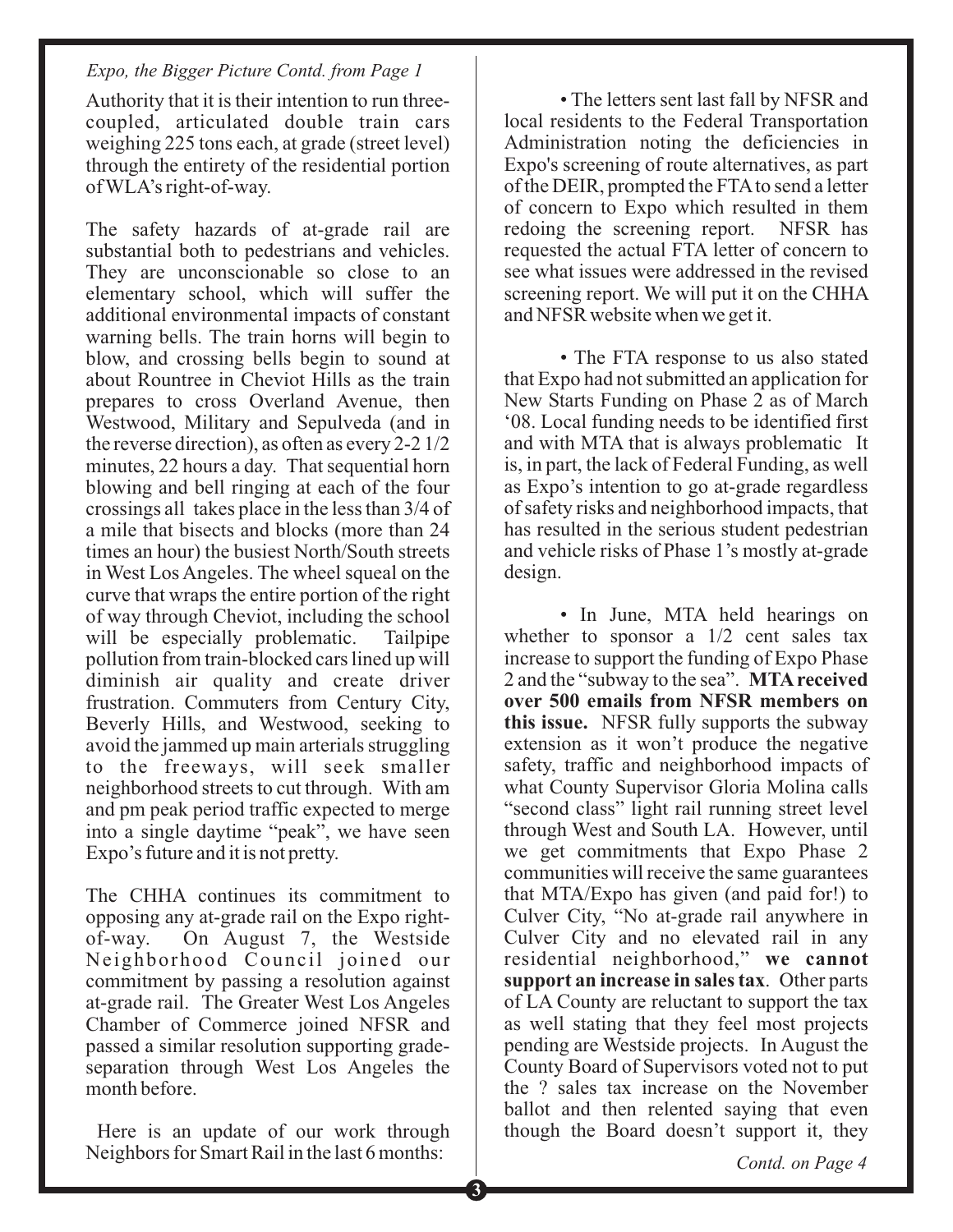## **THE GREENING OF CHEVIOT HILLS**

The "greening" of Cheviot Hills will get underway shortly, as the CHHA will be planting trees in the community to replenish the over 1,500 trees which have died over the last 10 years in Cheviot Hills. The trees will be free to the members and planted by tree specialists on the parkway in front of homes. The Magnolia trees, which are indigenous to this area, will have root barriers installed.

With the increase in traffic and noise levels in this community, these new trees. which will only reach maturity in 20 years, are a safeguard against air and noise pollution, and will ensure the unique quality, and beauty of Cheviot Hills in the years to come. GO GREEN! PLANTATREE!

If you wish to have a tree planted on your parkway, please contact us at trees@cheviothills.org

Nancy Kattler and Stan Arcater, *Co-Chairs*



#### *Expo, the Bigger Picture Contd. from Page 3*

didn't want to waste the taxpayer's millions defending MTA's lawsuit to force the proposition to the ballot.

• In late July and early August the City Planning Department held a series of neighborhood planning meetings to get local stakeholder input on envisioning the future of West Los Angeles. It was notable how many people from outside of the proscribed planning department boundaries for WLA showed up to log in on our local issues. The topic of transportation drew pro-Expo advocates from Santa Monica, Westchester and Pico-Robertson; perhaps they didn't read the invitation...Luckily NFSR, Westside Neighborhood Council members, and other neighbors were there to help correct the record. Namely, the planning department map showed only one Expo alignment--the right-of way. They stated that grade separations divide communities (!) and that they felt that most of the community was pro-Expo. Upon closer questioning the planning department moderator said that their info had come from MTA/Expo. No surprise there. By their final meetings, they had corrected and restated the Expo issue to reflect both alignments and the official positions of the local HOA's as reflected by NFSR.

• A California Public Utilities Commission Hearing on the Expo Phase 1 train crossing safety at Foshay Learning Center and Dorsey High School will begin September 2 in downtown Los Angeles. The CPUC had tried to move the hearing from LA to San Francisco, but again, **the pressure of** hearing back to LA. Cheviot Hills resident and attorney Lawrence Heller is representing, pro bono, both NFSR and the CHHA as Interested Parties in the proceedings. LAUSD, led by school board member Marguerite LaMotte and UTLA, cosponsored, with neighborhood groups and South Los Angeles churches, a protest rally against Expo's at-grade design. Marchers **hundreds of letters sent to the CPUC from Phase 1 and Phase 2 neighbors returned the**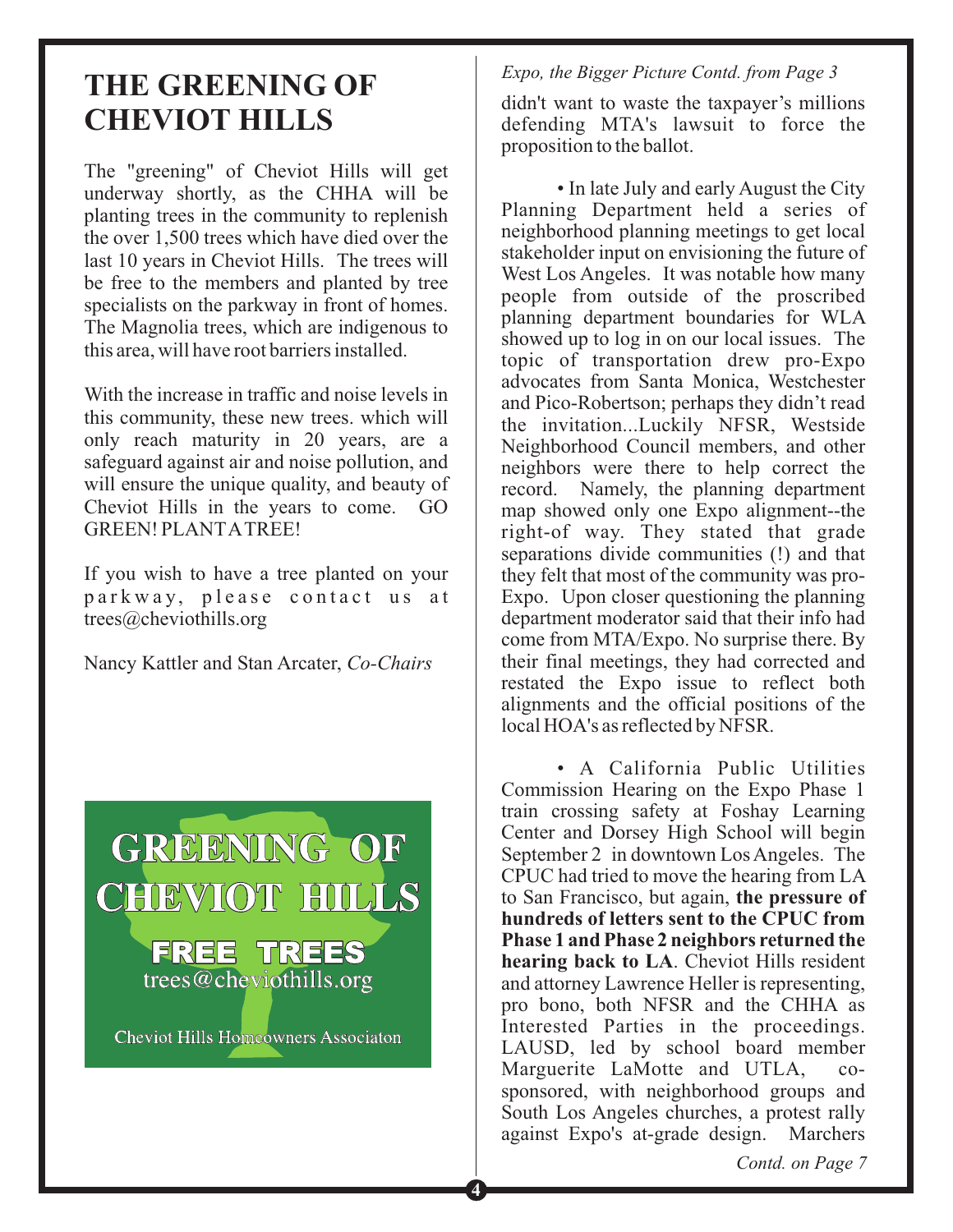#### *Traffic Matters Contd. from Page 1*

Drive. There is a traffic island where Earlmar, Queensbury and Patricia intersect on the northeast corner of the Beverly Hills Country Club property, at the place where the areas represented by Cheviot



Hills Homeowners Association and California Country Club Homes Association meet. There will be other medians and islands constructed in Beverlywood and in the CCCHA area. All of these measures were promised to the neighborhoods years ago, but funding problems and a certain bureaucratic lethargy kept these final constructions from being built until now. Note that the greenery on these islands will be planted by the City and we understand that it is to be maintained by the City thereafter, but this commitment to maintenance has yet to be memorialized. We hope the medians will be attractive and will enhance the look of our neighborhood, as well as serving to channel traffic and to reduce speeding. Proper maintenance of these new medians, and better maintenance by the City of the so-called "bump-outs" along Motor Avenue through Cheviot Hills, is something we all as a community will need to press the City to provide.

The Olympic-Pico Traffic Plan is currently the subject of an Environmental Impact Review that will look at the impact of this plan on the communities through which these two Boulevards run. The Plan, if implemented, would make Pico Boulevard a primarily eastbound street while making Olympic primarily westbound (though one could drive in the other direction on each street, travel in one direction would be favored with light timing and ultimately more traffic lanes in the favored direction), thus in theory moving traffic faster in each direction to alleviate congestion and to reduce travel times to and from Century City and other business districts. CHHA has been skeptical about the supposed benefits of this Plan, which the

Mayor, with the support of Councilman Jack Weiss, tried to impose on the Olympic-Pico communities without analyzing what the impacts of the Plan might be on those communities, including businesses and residents north, south and in the middle of the two boulevards. CHHA is concerned that this Plan will push more, rather than less, cutthrough commuter traffic through our neighborhood and that it will be an excuse for the City to permit significant development of large mixed-use combined apartment and business buildings along Pico Boulevard and other business streets, thus materially changing the scale and character of the neighborhoods through which it runs.

Our City Fathers, and Mothers, though not elected with a mandate to increase density in population in our neighborhoods, are doing just that by permitting construction of large apartment complexes on multi-family use lots throughout the Westside and the City at large, thus increasing traffic pressure on our streets without increasing street capacity. Increasing road capacity is supposedly what the Olympic-Pico Plan would do, but it would also do what those who propose it don't seem to say: an increasing traffic speed will increase capacity and an increase in capacity will be used by developers (who are a major and probably the primary source of financial support for political campaigns in our town), to build larger projects to eat up that increased capacity. The MTA's EXPO light rail/trolley line, sold to the public as a traffic reducing device, is in fact a development device because its supposed reductions of street traffic will be translated by City policy into permitting large apartment and mixed used apartment and business developments (which combine the two functions in one building) in neighborhoods adjacent to the EXPO right of way. The result will be more traffic to fill the roads. The Olympic -Pico Plan will be used by developers to support overbuilding with the argument that there is more traffic capacity, so let me build bigger. Our politicians will point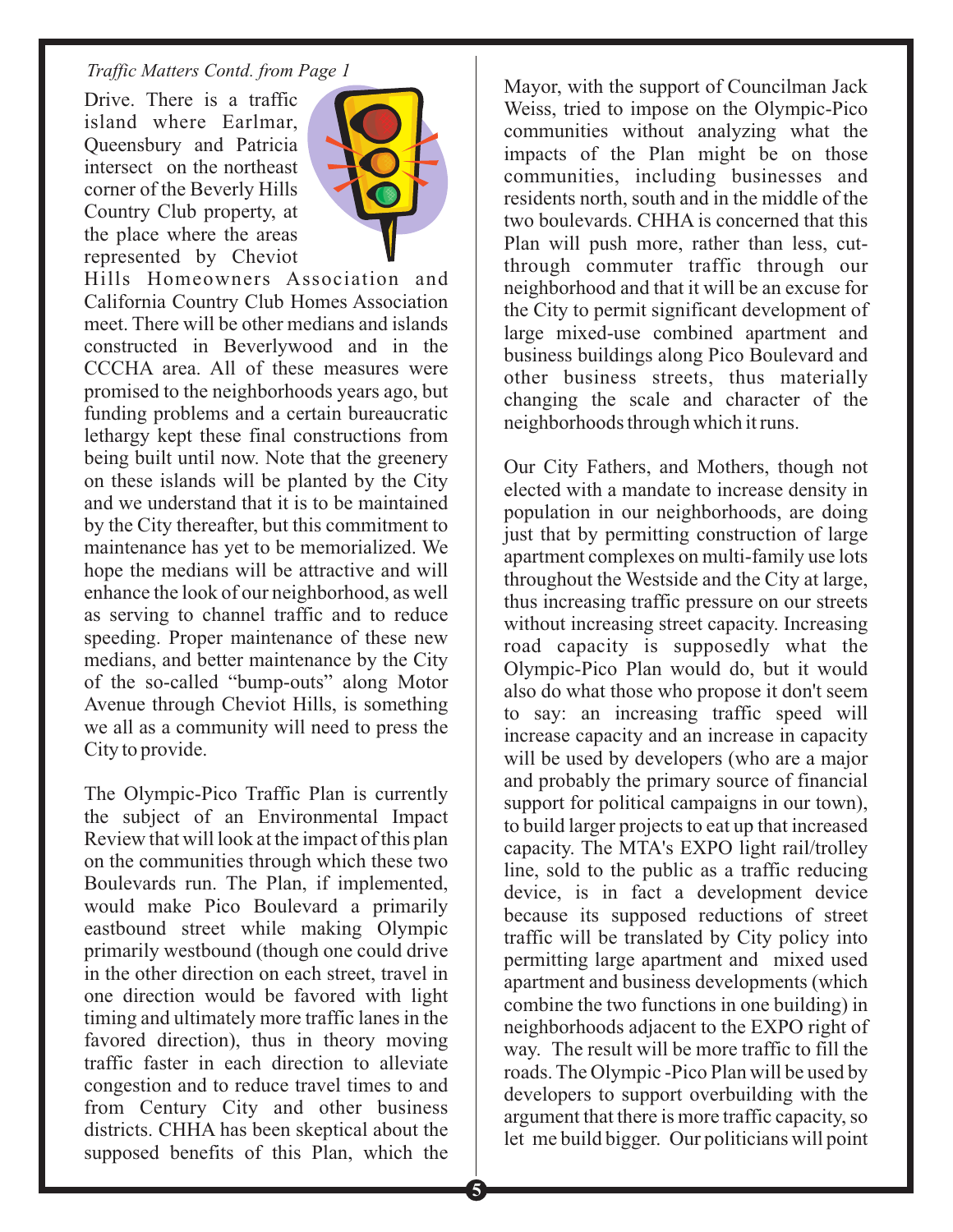#### *Traffic Matters Contd. from Page 5*

to the construction and business jobs that the development will allegedly create, and the tax revenue that the City will supposedly receive from the project, and the purported increased transportation capacity provided by EXPO and the Olympic-Pico Plan, and will say that such development is good and a community enhancer rather than a community-killer.

A classic example of the above lets-see-howbig-a-project-we-can-get-the-City-to-let-usbuild thinking of developers has been presented to us a few blocks from Cheviot Hills by Casden Properties, which last year bought the cement works property on the block south of Pico Boulevard between Sepulveda and Sawtelle and north of Exposition Boulevard, across the street from the Rancho Park post office. On that block, which is hemmed in by traffic during rush hours as it is, the developer has proposed to build up to 500 apartments, this to be on top of a possible Target retail store and a large grocery store. Would this proposal result in a traffic disaster? Perhaps, but with the EXPO line supposed to pass by the site, and the Olympic-Pico Plan to increase, at least theoretically, local road capacity, one can speculate that this developer, which has a history of proposing large projects that get City approval in due course, might think that it can get special variances to build this project larger and more profitably than it could have without the City's current developmentencouraging attitude and all this supposed traffic reduction. Similar mixed-use development projects are being proposed for Motor Avenue in Palms, our adjoining neighborhood to the south, where the argument is that a big mixed use development will enhance the neighborhood, though the development may be in fact out of scale for the neighborhood and may start a transformation of Palms from a relatively low-rise area to a higher-rise and more densely populated area. The developers in Palms will probably look to bus service and the EXPO Line to justify their

increased density requests.

Greg Pulis *Traffic Committee Chair*

*President's Letter Contd. from Page 3*

call for assistance through this service.

✔ An opportunity to fully bundle your existing security system with the neighborhood patrols *(additional fees apply for alarm system monitoring).*

To pay for these services, the association is raising annual membership dues from \$35 to \$70 per year. To put it in perspective, the dues increase means that these services are made available for less than 10¢ per day! If paid memberships increase we will be able to increase the number of cars and daily patrols.

As the trial period ends, APS will distribute lawn signs to paid members so they will be identifiable to the service and to potential intruders. This service is to benefit the entire community and to reduce the number of opportunistic crimes, as well as more serious threats to neighborhood security. It is an added layer of surveillance and not intended to replace individual security systems unless members choose to contact APS directly to arrange for additional private coverage. An APS information card is enclosed in this newsletter but if you have any further questions about the new security patrol service please e-mail president@cheviothills.org.

Kevin Hughes, *President*

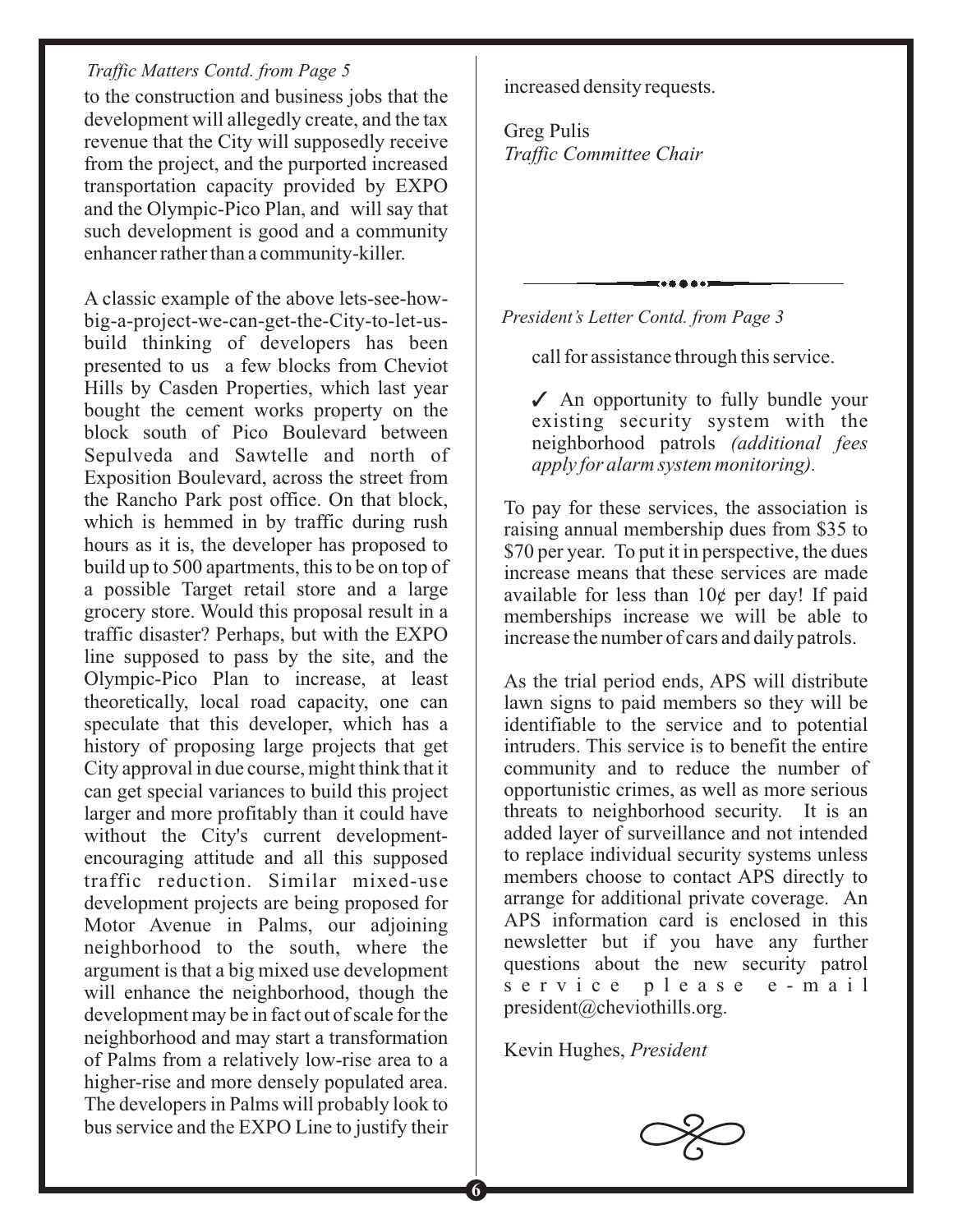#### *Expo, the Bigger Picture Contd. from Page 4*

gathered at the both Dorsey High and Foshay Learning Center on Saturday, August 9 to express their concerns for student safety. Ms. LaMotte is the school board representative for Overland school also and, mindful of the risks to Overland if Expo runs at street level by there, she invited Overland families to join in the march also.

• On a related note, in June, Casdan Properties announced plans to build a 265,000 in partnership with MTA on the Pacific Cement factory property at Sepulveda near Pico. Included in the plan are an **at-grade** . The partnership will allow Casdan to utilize 2 acres of MTA right-of-way property to increase the number of planned apartments from 500 to 538. A Target and grocery store with 3 or 4 levels of underground parking are part of the project. Public comments expressed opposition to the overall size, the **7** stories of 1-2 bedroom apartments the developer envisions for singles and students, plus the increased shopper traffic, especially on nights and weekends. They surmise the promised 20% "affordable" housing will still be too expensive for employees of the project's non-union retailers so workers will be coming in and the residents will be heading out, creating more traffic. Preliminary estimates put the daily car trips at an additional 11,000 plus for the development. Casdan is the developer that built the dense housing complex in the center of Westwood Village that has opened in the last few months. **square feet, 9-story mixed use development Expo crossing, train station and surface parking lot for 275-300 cars**

Finally, the **CHHA and NFSR sponsored an September 10, 2008 at 7:00 pm.** We try to keep our NFSR general meetings to a minimum and rely on e-mails, flyers and newsletters for most of our communication. However, as we get closer to the draft environmental impact report on Expo coming out early winter **we will need more hands-on Expo Update Meeting at Vista Del Mar Child and Family Center, on Wednesday**

**7**

#### **help and financial support for our legal effort**.

Thanks to the many of you who unfailingly send the emails, faxes and letters to the politicians and political boards. It is so important for us to keep up the pressure and continue to make a record of community input on Expo. Please keep responding to the call and get five friends or relatives to do the same. Numbers count.

There is an Expo Light rail update at the regular monthly CHHA board meetings. If you'd like to keep up with all things Expo or have questions, please come.

Colleen Mason Heller *CHHA, Light Rail Chair NFSR, VP*



### **MEMBERSHIP**

The dues envelope is in the second notice for those who haven't paid the 2008 dues